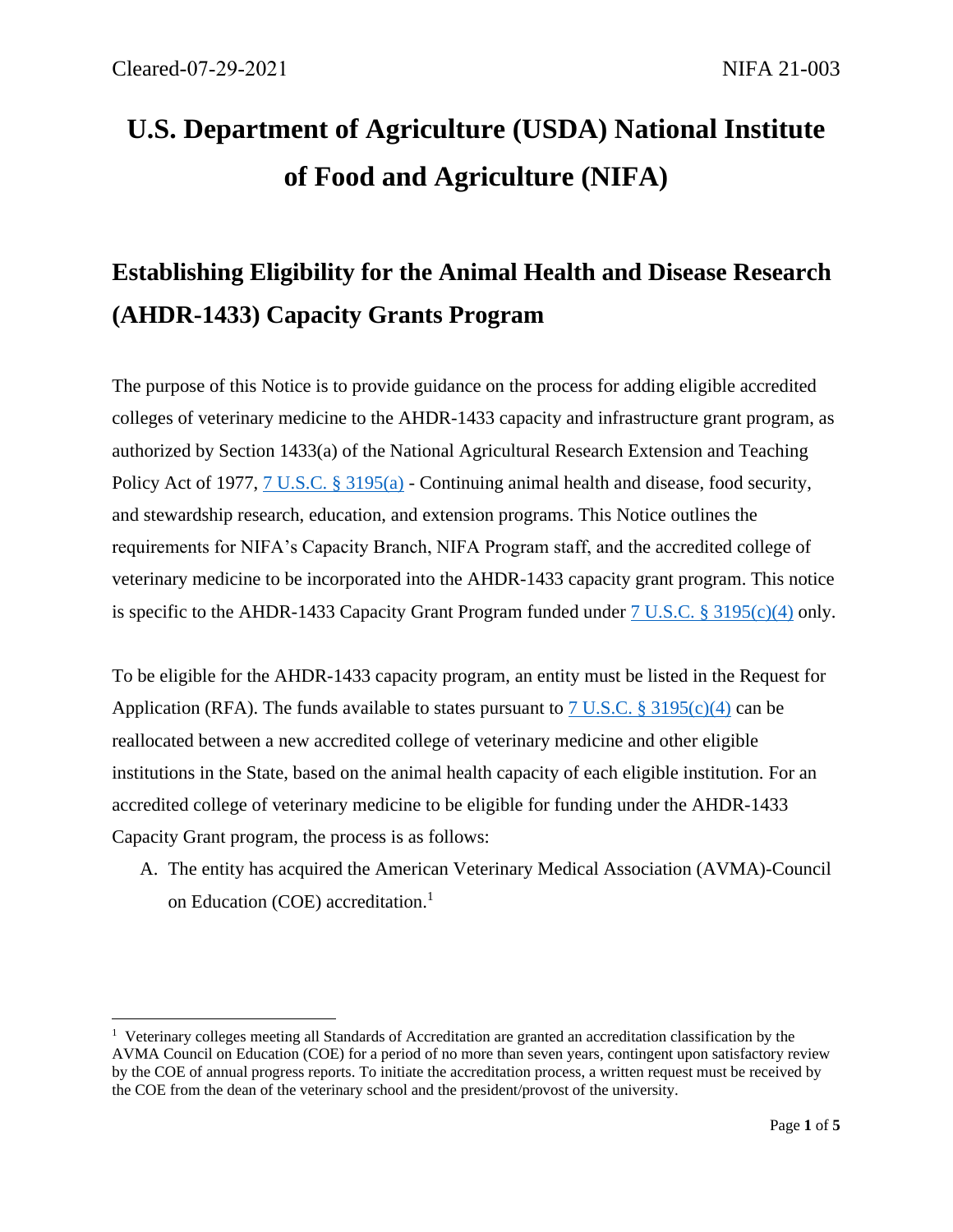- B. The new accredited college of veterinary medicine sends a letter on the entity's letterhead, signed by their Dean or director, to the NIFA Capacity Awards Management Division requesting inclusion within the AHDR-1433 Capacity grant program.
- C. The AHDR National Program Leader (NPL) consults with the Dean of the new college, and Deans of any other AVMA-COE accredited colleges of veterinary medicine existing in the respective state.
- D. The AHDR NPL and Capacity Awards Management Division consults with the Deputy Director of the Office of Grants and Financial Management (OGFM) for approval/denial decision. The Deputy Director of OGFM sends out a determination letter to the new college indicating if the request has been approved or denied.
- E. NIFA allocates the total formula determined AHDR-1433 funds available to all states, including the new approved accredited college of veterinary medicine.

## **PROCEDURES:**

For NIFA to recognize an accredited college of veterinary medicine as an eligible entity to join the AHDR-1433 capacity program, the entity must request, in writing, inclusion into the AHDR-1433 program and provide supporting documentation.

(1) The new accredited college of veterinary medicine's authorized administrative leadership of the applying entity (typically the cognizant Deans(s) of Research and/or the Dean of the accredited College of Veterinary Medicine) sends, via email to

[Capacitygrantquestions@usda.gov,](mailto:Capacitygrantquestions@usda.gov) a letter on the entity's letterhead, signed by the Dean that includes the following information:

- (a) requesting addition to the list of existing eligible entities receiving funds under the AHDR-1433 authority;
- (b) providing a point-of-contact (POC) for the cognizant administrative leader(s) (typically an Associate Dean or Associate Director) and support staff (typically clerical support or CRIS/ REEport Administrator) who will be responsible for communication with, and reporting necessary information to, NIFA administrative and program staff during each annual AHDR-1433 program cycle;
- (c) providing supporting documentation including, but not limited to: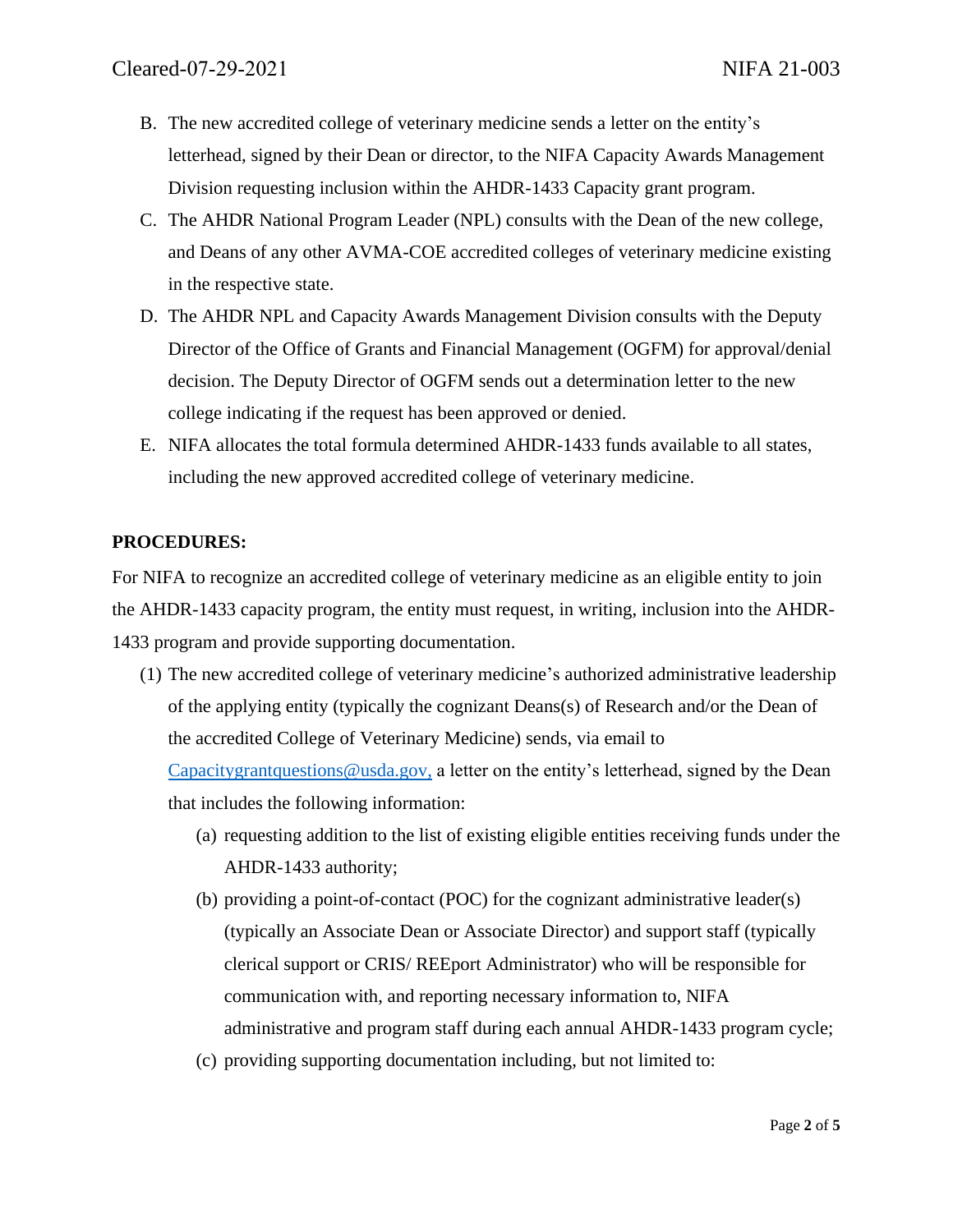- i. AVMA-COE US Veterinary School Accreditation.
- ii. The entity's organizational chart.
- (2) After reviewing provided documentation and confirming the applicant meets 'eligible entity requirements' (is an AVMA-COE Accredited US Veterinary School), NIFA makes internal administrative changes necessary to add the new entity into the annual AHDR-1433 programmatic and administrative processes.
	- (a) If a station code<sup>2</sup> does not already exist based on other non-AHDR-1433 projects their faculty already may have entered into the CRIS/REEport, a new unique station code is established for the entity by Program Staff (e.g. WUCVM was developed for Western University of the Health Sciences College of Veterinary Medicine).
	- (b) Program and OGFM staff add the appropriate new-entity POC information to respective AHDR-1433 contact lists for communication purposes. Annually, NIFA Program staff will communicate with the designated POC, providing important program information and announcements (e.g. annual RFA) and requesting reports required for entity participation each program year.

Reports that must be provided to NIFA by an eligible entity for funds to be granted to that entity each year include:

### (a) **Annual Program of Research** (PoR)

i. An 'empty' PoR submission through REEport is accepted from the entity in their first year because, by definition, an AHDR-1433 PoR is constituted by at least one active AHDR-1433 project. Since a new school cannot have a prior active AHDR-1433 project, this requirement must be waived for any new accredited college of veterinary medicine on-boarding into the program.

 $<sup>2</sup>$  As referenced in the REEport User Manual, while PIs set their requirements for project numbers (i.e. their</sup> preferred combination of letters and numbers) the Division Station Code will always automatically be appended by REEport as a prefix to the number entered.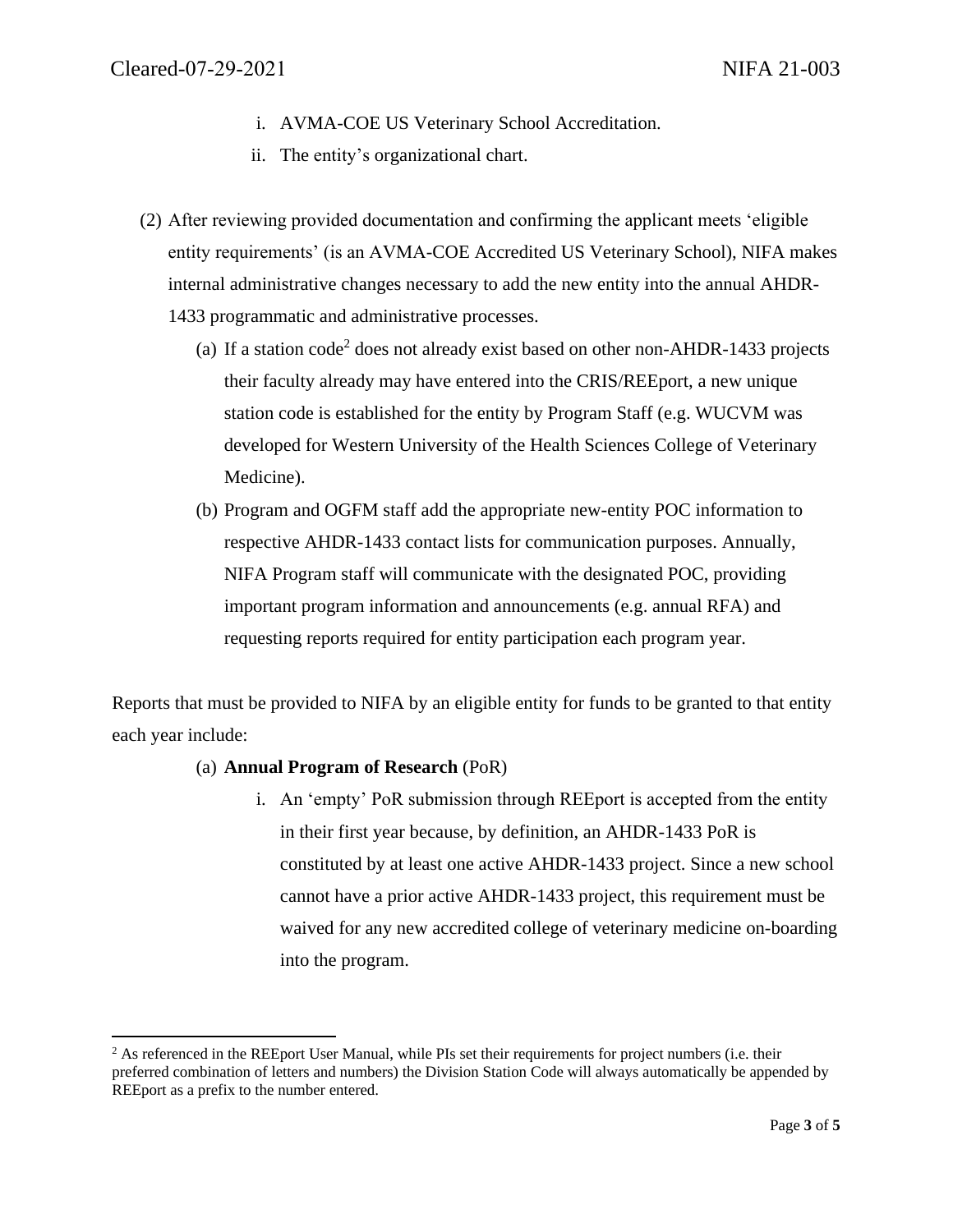1. By year two, however, the grantee will be required to submit a populated PoR reflecting projects funded with first year distributions.

#### (b) **Annual Research Capacity Report**

- i. Entities new to AHDR-1433 participation (as well as all other existing eligible entities) must submit an annual Animal Health Research Capacity Report to the NIFA Animal Health program team. This report contains a listing of all agricultural animal health and disease-relevant research expenditures and "scientists" years' (SYs) for projects active at the entity during a NIFA-designated fiscal year (FY) occurring two years prior. This list must EXCLUDE AHDR-1433 funded projects. Participating entities, therefore, report to NIFA, on an individual project basis and in spreadsheet format, expenditures and SYs (adjusted for % animal health) for all agricultural animal health-related projects funded by any and all public and private funding sources, other than the AHDR-1433 program, for the specified FY. Additional guidance will be provided by NIFA program staff.
- ii. NIFA Capacity Branch includes the new school into the "Capacity calculation formula" so when NIFA's Program staff provides the distilled and validated Research Capacity Report values (total expenditures and SYs adjusted for % animal health), and the corresponding state's National Agricultural Statistics Service (NASS) values, for the new and all other eligible entity(ies), the formula is executed and funding distribution is calculated for each eligible entity, inclusive of the new entity. NIFA Capacity Branch will seek an opinion and clearance from the NIFA Policy Division and NIFA Office of General Counsel regarding adequacy and accuracy of the modified formula prior to implementation.